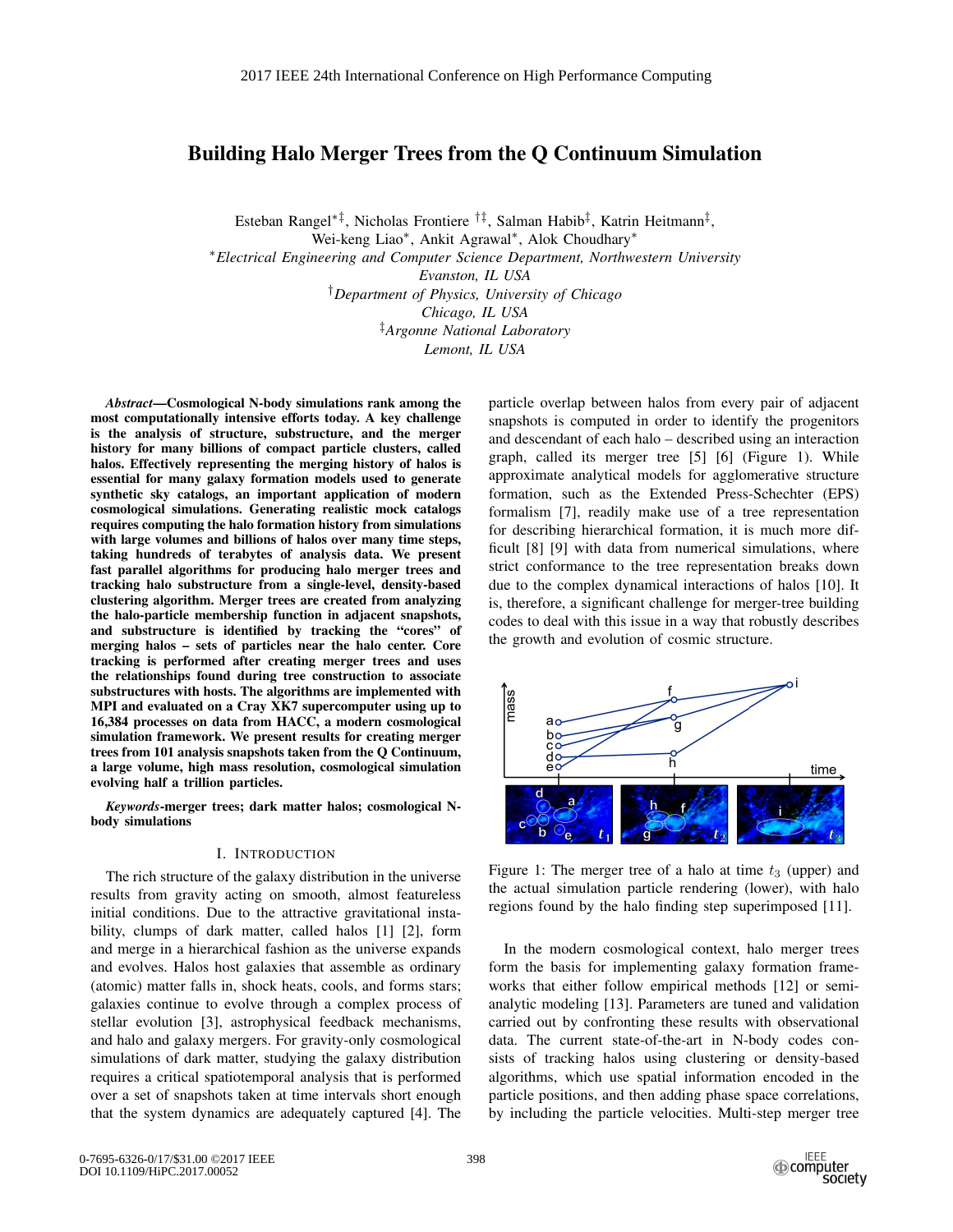histories are also used to add supplementary information. Hierarchical merger schemes track sub-halos within halos, and sub-halos within sub-halos. Because sub-halos can be disrupted by gravitational tidal forces within halos, whereas galaxies mostly survive, it is not simple to identify where the associated galaxies might reside in a halo. We address this last problem by following dense halo 'cores' as described below.

We present an approach for constructing merger trees strictly from the particle membership function generated by a percolation-based, FOF ('friends of friends') [14] halo finder. Our algorithm makes no assumptions about the underlying physics of the simulation and solely performs set intersections on the particle IDs when comparing halos in adjacent snapshots to properly follow their evolution. While this approach is conceptually straightforward, accuracy requirements dictate significantly higher memory and computation costs compared to approximate strategies for matching halos based only on their aggregate statistics (these methods would fail the accuracy requirements). As such, we propose a distributed memory parallelization strategy for multiple set intersection – based on array intersection of the particle IDs – that uses the same uniform spatial volume decomposition as the underlying simulation. We found that traversing the snapshots in temporally reverse order allows robust identification of splitting halos – a major source of inconsistencies in merger tree construction – and we also propose a method to augment the halo catalogs and alter the membership arrays accordingly. The key contributions of this work are:

- 1) Development of a novel parallel algorithm for robustly tracking halo formation and substructure for galaxy formation models that does not require complex subhalo definitions.
- 2) A memory efficient implementation allowing for analysis on reduced computing resources scalable to the largest state-of-the-art simulations.

All of our experiments were performed on Titan, a Cray XK7 supercomputer at the Oak Ridge Leadership Computing Facility (OLCF). Our results were gathered from analyses performed on N-body (gravity only) simulations generated by the HACC (Hybrid/Hardware Accelerated Cosmology Code) framework [15]. The halo data used as input for all results presented were generated by the FOF halo [16] and core finder integrated into HACC's analysis framework. We used halo and core data from a moderately sized (1 billion particle) simulation to demonstrate the scaling performance at varying times in the clustered regime of a cosmological simulation. Our experiments show a speedup of up to  $\sim$ 71× when scaling to 256 processes. To demonstrate the performance on a modern (extremescale) simulation, we ran our code on the largest complete simulation data set ever produced with a particle mass

resolution of  $m_p \simeq 1.5 \cdot 10^8 M_{\odot}$ . The underlying HACC<br>simulation O Continuum [17] evolves over half a trillion simulation, Q Continuum [17], evolves over half a trillion particles – approximately half of which make up nearly 400 million halos per snapshot – and can be used for the construction of detailed synthetic sky catalogs, where an accurate formation history of the halos – represented by the merger trees – provides a critical foundation for different modeling methodologies.

#### II. BACKGROUND

The burgeoning increase in current cosmological knowledge is a direct result of the remarkable success of wide and deep multi-wavelength observations of the sky. The next generation of surveys will be limited not by finite statistics, but by low levels of systematic errors, both observational and modeling-related. Because cosmology is an observational and not an experimental science, the resulting emphasis on improved and robust modeling of large-scale sky survey observations is a key driver for the continuing development of high resolution, large-volume, cosmological simulations. In the case of optical surveys, the aim is to construct synthetic sky catalogs that place different types of model galaxies in the appropriate physical locations. A necessary requirement for doing this by any of the current methods is the extraction of a detailed halo evolution history from the underlying high-resolution simulation.

# *A. Dark Matter Halos*

In the currently standard cold dark matter (CDM) cosmology, the initial density perturbations are specified by a Gaussian random field with a scale-dependent power spectrum. As time evolves, all scales increase in amplitude due to the linear gravitational instability. Small scales collapse first and the collapsed objects continue to merge, to yield a variety of halos with different masses, profiles, and substructure. The halo distribution continues to evolve to the current epoch.

In numerical simulations, halo finding is a first level analysis task that is performed on the raw simulation data; for particle-based simulations, halos are collections of particles identified by some means of computing the local density. Because the mass resolution of an N-body simulation (smallest mass that can be tracked) is necessarily finite, only halos above a certain threshold mass can be reliably identified. At late times, about half the particles in simulations can be found in halos.

Halo identification can be performed by a number of methods; the two most popular are spherical overdensity (based on an average density criterion) and FOF (based on an approximate isodensity criterion). The two definitions are in principle not the same but because the profiles of halos [18] tend to follow a universal form (NFW, after Navarro-Frenk-White), there is a tight correlation between the two [19].

It should be noted that subhalos do not form within halos but result from a smaller mass halo merging with a much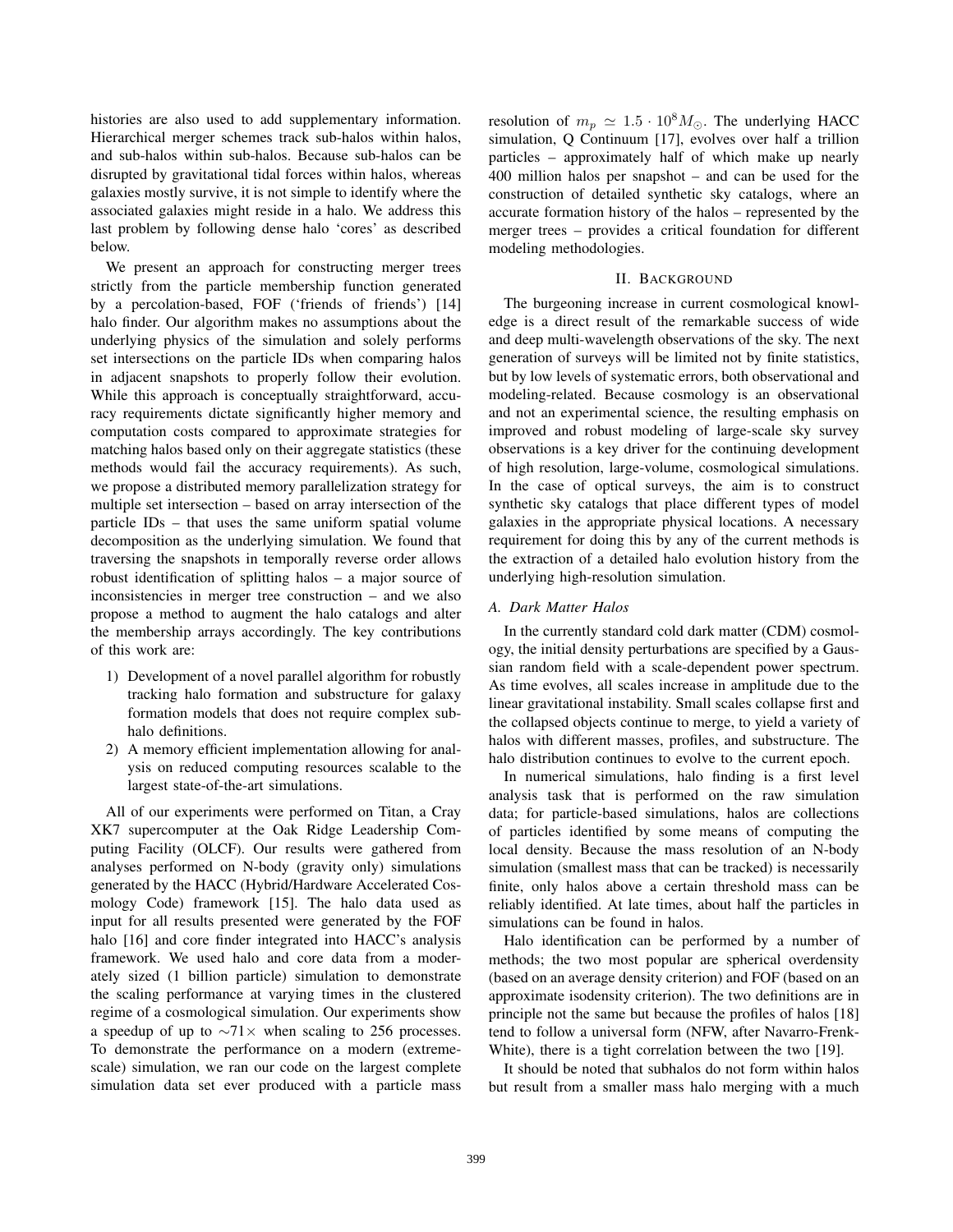larger object. Given the finite halo mass threshold in a simulation, every subhalo is therefore, at some point, an isolated halo with no substructure. There are a number of robustness issues with identifying and tracking subhalos in simulations, especially when the numbers of associated particles are small  $({\sim} 20)$  and near the central high-density region of the host halo. A large dynamic range in mass is needed for making sure that halo substructure is being properly treated. In the case of the Q Continuum run, a typical galaxy group or galaxy cluster scale halo ( $\sim 10^{13-15} M_{\odot}$ ) is resolved by<br> $\sim 10^{5-7}$  particles, which easily meets the requirements  $\sim 10^{5-7}$  particles, which easily meets the requirements.

# *B. Halo Merger Trees*

Merger tree codes link together halos (and subhalos) from temporally adjacent simulation snapshots where halo finding was performed. The goal is to accurately represent the hierarchical formation of dark matter halos. The physical context relates to modeling galaxy formation within halos; in principle this can be performed in a historyindependent manner using the halo occupation distribution (HOD) method, which populates a halo with galaxies based only on mass. More sophisticated approaches, however, need to incorporate the merger history as well as knowledge of the halo environment. It should be kept in mind, however, that halo formation and evolution is a complex dynamical process – the assumption that a simple merger tree picture is the correct spatio-temporal description is only an idealization.

### *C. Galaxy Positions within Halos*

In the conventional approach, galaxy positions are associated with subhalo positions. In the situation where there are none or very few subhalos in a main halo, this procedure is reasonable, however, in large halos that can contain hundreds of galaxies, this sort of procedure can run into trouble. Subhalos tend to reside in the outer parts of such halos, since tidal disruption reduces their population at smaller radii. It is known that galaxy populations do not have this property and continue to rise in density as the radius decreases (although not with the same slope as the central dark matter distribution itself).

The reason for this behavior is that galaxies are more compact and robust than their host halos – they can survive tidal forces that the subhalos cannot; those that exist having had most of their dark matter halo stripped away are termed 'orphan' galaxies. In order to track orphan galaxies along with the more usual subhalo approach we use a method based on tracking the high-density cores of halos, by identifying a central bundle of particle trajectories associated with each halo and then following this bundle until the end of the simulation. The advantage of this method is that it identifies subhalos as well as small-scale overdense regions which are potential sites for orphan galaxies; the merger and diffusion of the trajectory bundles mimic galaxy mergers in

the halo and the formation of intracluster light – a luminous component that has been stripped from cluster galaxies.

The assumption that the observed galaxy distribution can be obtained following the core positions (along with a few modeling assumptions) can be tested by comparison against observations from surveys such as the Sloan Digital Sky Survey (SDSS); initial results show excellent agreement between the model predictions and the observed galaxy distribution profiles.

# III. RELATED WORK

Analytical models for halo formation, such as EPS [7], do not account for halo splitting, however, it is a robustly observed phenomenon in numerical N-body simulations and accounts for ∼5% of all halos we observed in our analyses. The EPS model describes a purely hierarchical assembly of halos through mergers and is the basis for the widely accepted merger tree representation [6] that has become the standard format for describing halo formation in simulations. The shortcomings of the overly simplified tree representation has given rise to many complicated algorithms [8] for producing merger trees aiming to provide physically consistent properties (mass, position, velocity), some of which even alter the input halo catalog by adding missing (or removing spurious) objects in order to achieve consistency [20].

Many tree building codes create merger trees from subhalos [21], essentially creating a forest of subhalo trees for each final halo in the last analysis snapshot. These forests of trees can be difficult to interpret and can even become entangled when subhalos leave their hierarchical halo group. When a subhalo leaves the hierarchical group to which it was previously associated, the halo group is referred to as a *splitting* halo, and the resulting split groups as *fragment* halos. For some types of analysis, e.g., calculating merger rates, trees from the halo groups (complete halos) are required, leading to several approaches [22] to explicitly handle halo splitting. The approaches broadly fall into the following few categories: snipping, stitching, and splitting, and are typically a post-processing step on the subhalo trees themselves in an effort to essentially disentangle the forests.

The simplest of these methods is snipping [23] where fragments are not allowed to have progenitors. In addition to mergers with a fragment being potentially over counted (splitting and re-merging can occur several times) the entire history of the fragment can be wrongly associated with the tree of the first merger if the splitting halo finally merges with different halos. (See Figure 2.) The stitching method improves on snipping by merging fragments with the halo of a future merger, basically closing the cycle in a graph to conform to a tree representation. This method also suffers from inaccuracies when fragments end up merging with different halos in the final analysis step. Splitting is the most effective at producing trees with consistent properties. Any time a split is observed the fragments are considered halos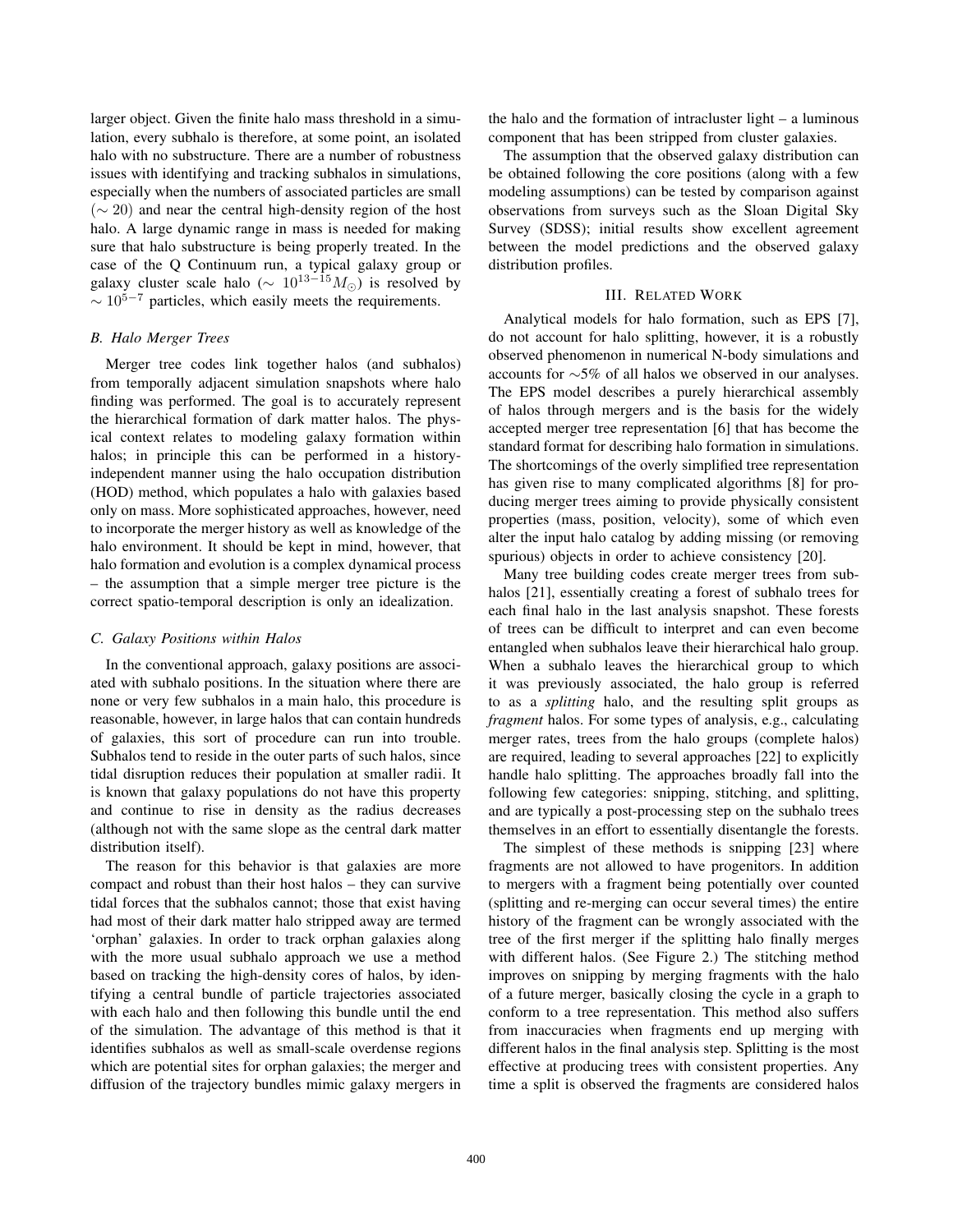

Figure 2: Two merger trees created by our splitting algorithm for non-hierarchical FOF halos with crossing trajectories. Fragments (solid purple) from a splitting halo finally merge with separate halos in the final snapshot. Plot markers of the same type indicate progenitors of the same final halo. The main halo path (backbone) for the two trees are in bold and colored red and blue respectively. Marker size is proportional to FOF halo mass and is scaled for visualization purposes. Each marker represents a halo from a distinct analysis snapshot. The mass of fragment halos is calculated using our approximation method. Distance units are in Mpc  $h^{-1}$ , one axis is suppressed.

just as in the original set. Splitting only considers the final merger as the true merger and does not produce remnant fragments.

### IV. MERGER TREES

Our method builds halo merger trees from nonhierarchical FOF halos; that is, input halo catalogs need not contain subhalo information. As such, we define a "split" event not as the loss of a subhalo as described in Section III, but rather, as the loss of a significant number of particles to another FOF halo which is not the direct descendant. In this way, our approach does not rely on the accuracy or robustness of a subhalo finder's ability to identify subhalos.

#### *A. Design*

Our merger tree algorithm determines the evolution of halos by comparing the halo-particle membership function from adjacent snapshots. The membership function is a simple 2-column array that acts as a map between the particle IDs and their host halo TAG; simulation particles

not in any halo are omitted. The algorithm iterates over pairs of adjacent snapshots in a temporally reversed order, i.e., the last simulation snapshot generated is the first to be processed, and connects halos based on the overlap in their particle ID sets. Traversing the snapshots in reverse greatly simplifies the ability to identify and correct for the temporary merging of halos, the failure of which can lead to large mass fluctuations in the accretion history that are unphysical, potentially having disastrous consequences on downstream analysis. A key advantage of this strategy is that it is effective at fully splitting temporarily merged halos across any number of snapshots with only two analysis snapshots in memory at any given time.

*1) Construct Halo-Halo Intersection Matrix:* The central operation in the algorithm is computing the cardinality of particle set intersections on the Cartesian product of halos taken from adjacent snapshots. Formally,

$$
|h_a \cap h_b| \, , \, \forall h_a \in H_A \text{ and } \forall h_b \in H_B \tag{1}
$$

where  $H_A$  and  $H_B$  are sets of halos from adjacent analysis snapshots, and snapshot  $A$  comes before  $B$ . Conceptually, the results are stored in an  $m \times n$  matrix, C, where  $m = |H_B|$  and  $n = |H_A|$ . Hence,  $\mathbf{C}_{i,j} = |h_b^i \cap h_a^j|$ . The choice for this representation where the older halos are represented as columns is motivated by our implementation and for simplicity we use this convention throughout the paper, although conceptually it is an arbitrary decision.

*2) Identify Split Events:* Once the matrix, **C**, has been completely constructed, it is analyzed to determine splitting events by examining the columns of the matrix. Each column represents the intersection of particles from an older halo into the set of newer halos. A parameter of the algorithm,  $min$  split, defines the minimum number of particles needed for any intersection to be deemed significant to the analysis; typically this is chosen close to the minimum halo size. Splitting halos in  $H_A$  are simply identified by checking if the corresponding column in **C** has no more than one entry greater than  $min$  split. In the case where a split halo is identified, a new halo for each split component is inserted into the catalog and the splitting halo is removed. We must also alter the original membership function to reflect the insertions and deletion by reassigning the particles to their corresponding new halos. Finally, properties of the new halos, namely position, velocity, and mass, must be calculated. The position and velocity are extrapolated from the descendant halo, however, new halo masses are proportionally assigned from the original halo mass according to a split fraction that is calculated as,

$$
\frac{\mathbf{C}_{i,j}}{\sum_{j=1}^{n} \begin{cases} 0 & \mathbf{C}_{i,j} < min\_split\\ \mathbf{C}_{i,j} & \mathbf{C}_{i,j} \ge min\_split \end{cases} (2)
$$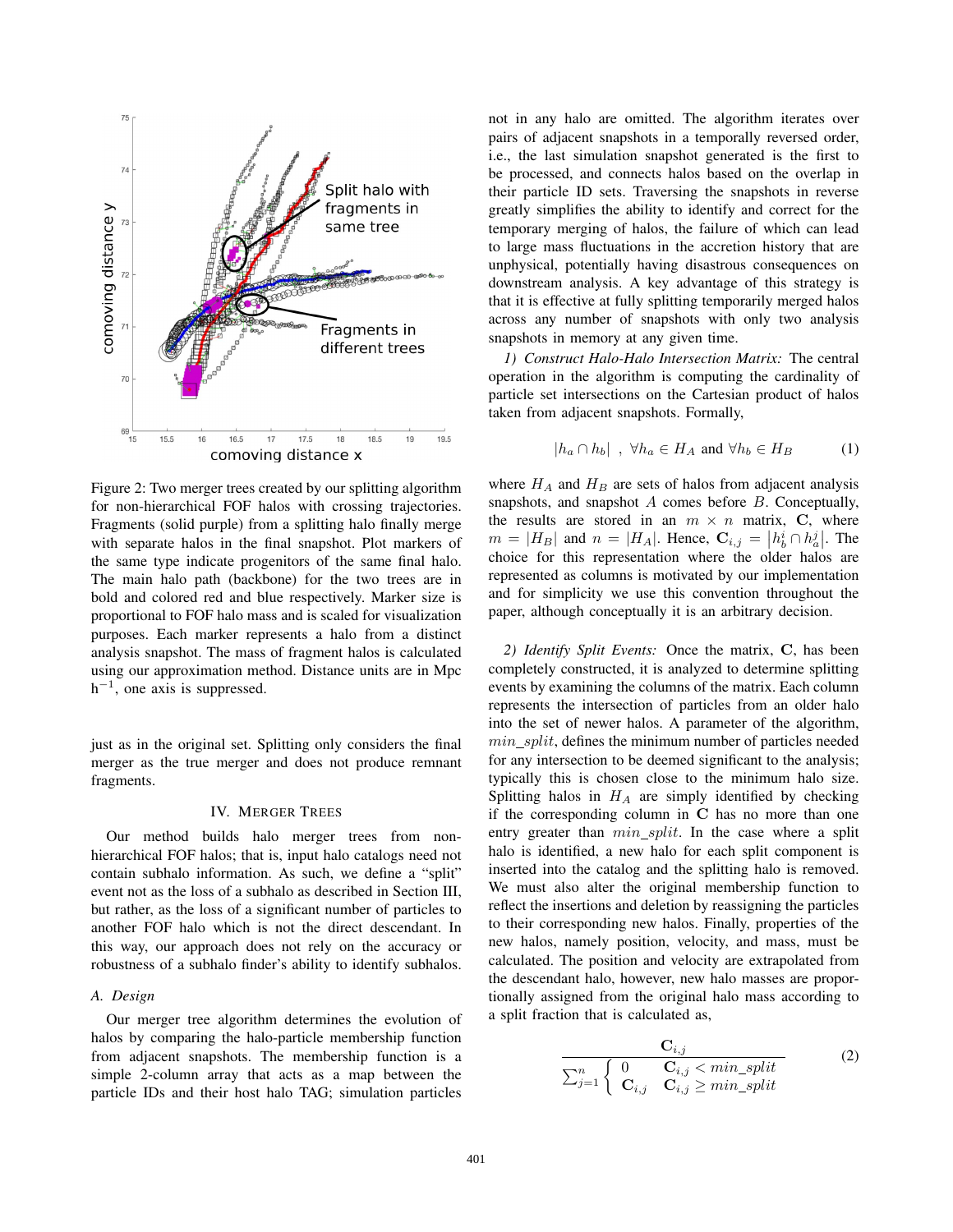which ensures mass fluctuations are smoothed, but still driven by the dynamics of the simulation.

*3) Update Descendants:* Descendant halos are determined by using a standard merit function. In our approach,  $h_b$  is the descendant of  $h_a$  when the halo pair have the greatest fractional overlap.  $\forall h_a^j \in H_A$ 

$$
descendant(h_a^j) = \underset{h_b^i \in H_B}{\arg \max} (\mathbf{C}_{i,j})
$$
 (3)

# *B. Implementation*

The domain of the underlying simulation is decomposed into equal 3D sub-volumes for parallelization. The subvolume size is determined using domain knowledge, such that the maximum distance a particle can travel during the simulation is not beyond an adjacent sub volume. Halos are typically found using the same decomposition, and we leverage this in building merger trees by pruning the descendant search space, thereby limiting halo particle overlap calculations to neighboring sub-volumes. That is, for each sub-volume at time,  $t - 1$ , a process must search the local – and all 26 adjacent sub-volumes at time  $t$  to complete the iteration. The next iteration for incrementally building trees finds descendants for halos at time  $t-2$ , in the  $t-1$  snapshot. There are no interprocess data dependencies when finding descendants for halos during each iteration, however, there are dependencies between iterations, since the data at time  $t - 1$  may be altered by our splitting strategy.

During an iteration, each of the  $N$  sub-volumes can be considered an independent sub-problem that requires data from sub-volume, i, at time  $t - 1$ , and data from subvolume,  $i$ , at time  $t$ , including all adjacent sub-volumes of,  $i$ , at time  $t$ . Difficulty arises due to memory requirements  $$ typically holding all 26 neighboring sub-volumes is beyond the physical available memory, but all data is not needed at once, and thus can be iteratively processed reusing available memory. Additionally, the halo-halo intersection matrix is largely sparse, with most of the columns having at least one non-zero row. As such, we implement the 2D matrix as an array of lists, where the columns are static and rows are dynamically created; missing rows assumed to be zero.

The algorithm described in section IV-A is implemented in C++ using MPI for portability across parallel systems. We break down the algorithm into a set of procedures and provide a complexity analysis for each as they are presented, providing pseudocode where necessary. The algorithmic complexity is described using the number of halos,  $N_h$ , and the total number of particles in all halos,  $N_p$ , where  $N_h \ll N_p$  (typically by ~ 10<sup>3</sup>×). The procedures called during each iteration are as follows:

1) ReadSnapshot – reads data from sub-volumes of the simulation snapshot and (if necessary) spatially redistributes the halos and member particle IDs based on the position of the halo into a new uniform spatial decomposition. For convenience, the halo-particle membership function is also sorted by particle ID in this step. Requires all-to-all communication for spatial redistribution of the halos and membership function.  $\mathcal{O}(N_p \ log_2 N_p)$ 

- 2) PrepSnapshot builds a map from the halo IDs (64 bit integers) to the corresponding position in the array of halos. Also performs consistency verification guaranteeing halo IDs are not duplicated and all halo IDs in the membership function are present.  $\mathcal{O}(N_h \log_2 N_h + N_p \log_2 N_h)$
- 3) RemoveDuplicatePIDs removes duplicate particle IDs within the same halo-particle membership function. Imperfections in halo finders will sometimes produce duplicate, or partially duplicated halos. Requires neighbor-to-neighbor synchronous exchange of the membership function.  $\mathcal{O}(N_p \log_2 N_h)$
- 4) FillMergerTable computes the cardinality of particle ID intersections on the Cartesian product of halos, storing the result in a sparse matrix. Time complexity is  $\mathcal{O}(N_p \log_2 N_h)$ . See Algorithm 2 for pseudocode.
- 5) AugmentTable augments the sparse matrix of intersection cardinality with information from spatially adjacent sub-volumes. Requires a neighborto-neighbor synchronous exchange of the partial (only those not found locally) membership function.  $\mathcal{O}(N_p \log_2 N_h)$
- 6) AnalyzeTable identifies splitting halos and alters the halo catalog by inserting and deleting. Sets the descendants according to the merit function.  $\mathcal{O}(N_h)$
- 7) ChangeSplitTags alters the halo-particle membership function for halos that are identified as splitting. Requires a neighbor-to-neighbor synchronous exchange of the partial membership function.  $\mathcal{O}(N_p)$
- 8) SwapSnapshot copies memory from snapshot  $B$ to memory buffers for snapshot  $A$  so that the next snapshot is read into B.  $\mathcal{O}(N_h + N_p)$

The memory requirement for executing the algorithm is largely dominated by the halo-particle membership function. We require two snapshots for computing particle overlap and additionally allocate another (snapshot sized) buffer for redistribution and particle exchanges. Each particle in the membership function requires two 64-bit integers (16 bytes), halos require 90 bytes (including halo properties), and each sparse table entry requires 32 bytes. Since the size of the halo-halo intersection matrix (in bytes) is set by the number of non-null intersections, it is proportional to the number of halos in the snapshots compared.

The input halo data is stored on disk and organized by data blocks that correspond to spatially continuous sub-volumes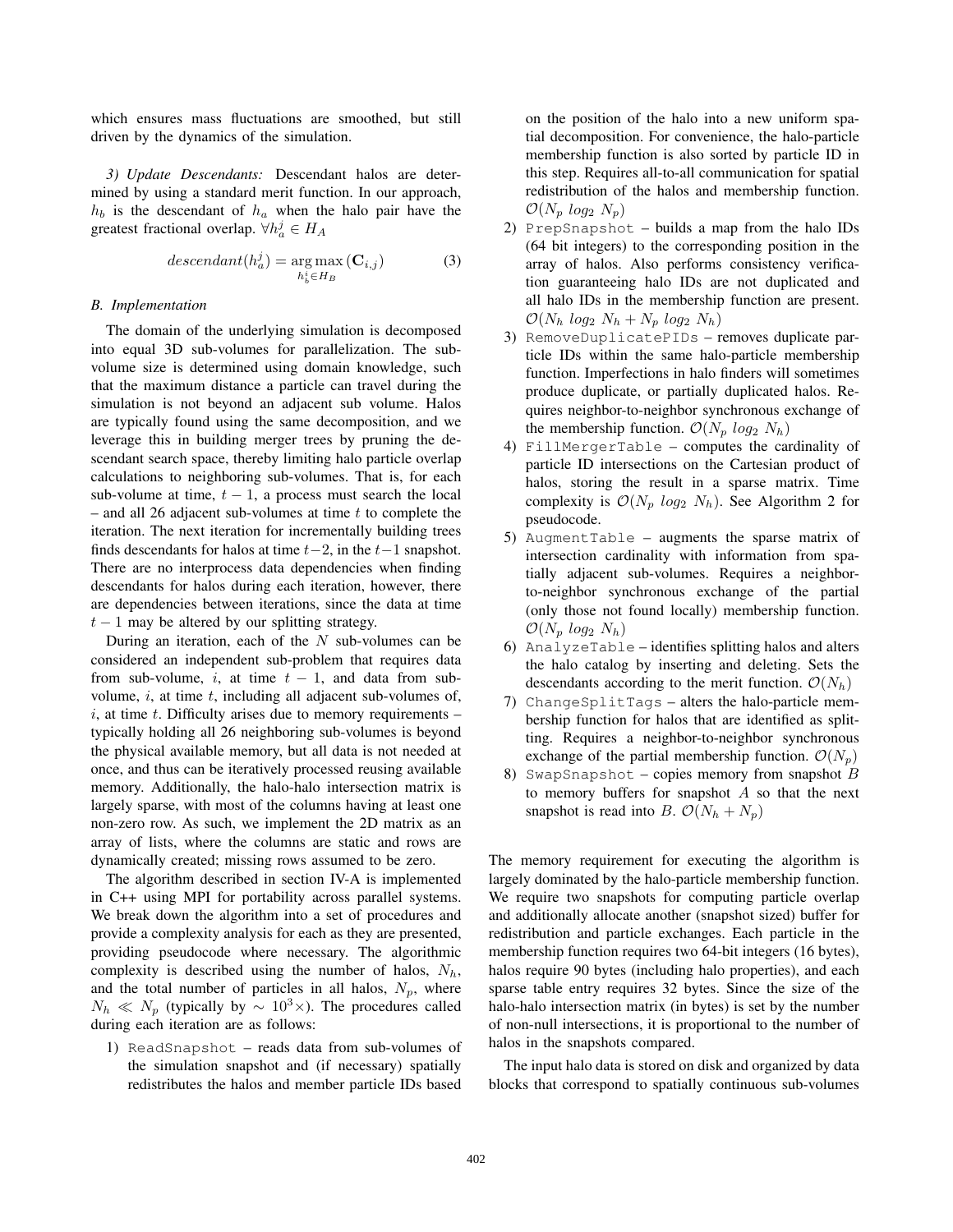of the simulation. The decomposition in the files is not preferred for offline processing when using hardware where there is available a greater amount of memory per process. In such a case, we redistribute the halos according to the center found by the halo finder. Otherwise, when the number of MPI processes is commensurate with the number of blocks, they are simply read by the process matching the block index. In both cases, logically mapping the uniform volume decomposition to the processes is accomplished using the Cartesian virtual topology functions of MPI.

Algorithm 1: SparseArray.Increment(row, col) 1 cell  $\leftarrow arrData[col]$ ; <sup>2</sup> while cell *!=* NULL do  $\begin{array}{c|c} \textbf{3} & \textbf{if cell.} row == row \textbf{then} \\ \textbf{4} & \text{cell.} count++: \end{array}$  $\begin{array}{c|c} \n\textbf{4} & \textbf{cell.count++}; \\ \n\textbf{5} & \textbf{return} \n\end{array}$ return  $6 \mid$  else 7  $\vert$  cell  $\leftarrow$  cell.next;  $\textit{s} \text{ cell} \leftarrow arrData[col].append(row);$  $9 \ cell.count++;$ <sup>10</sup> return

Algorithm 2: FillMergerTable( $H_A$ ,  $H_B$ )  $i \leftarrow 0;$  $2 \ i \leftarrow 0;$  $3 \ n \leftarrow H_A$ .*membership* length; 4  $m \leftarrow H_B$ .membership length; 5  $SparseArray. Initialize(|H_A|);$ 6 while  $i < n$  and  $j < m$  do 7  $p \leftarrow H_B$ .membership[j];<br>8  $q \leftarrow H_A$ .membership[i]; 8  $q \leftarrow H_A$ .membership[i];<br>9 **if** p.pid == a.pid **then** if  $p$ *.pid* ==  $q$ *.pid* then <sup>10</sup> row <sup>←</sup> <sup>H</sup>A.map.f ind(p.tag).value; 11 col ←  $H_B$ .map.find(q.tag).value;<br>12 SparseArray.Increment(row.col 12 SparseArray.Increment(row, col);<br> **else if**  $p.pdf < q, pid$  **then** else if  $p.pid < q.pid$  then 14 | Insert p into  $UnmatchedPIDs$ ;  $\begin{array}{|c|c|} \hline 15 & \phantom{0} & \phantom{0} & i++; \ \hline 16 & \text{else} \end{array}$ else 17 |  $j + +$ ; 18 return  $SparseArray, Unmatched PIDs$ 

The AugmentTable procedure is similar to FillMergerTable, with the substitution of the input  $H_B$  with  $Unmatched PIDs$  of each neighbor. After the AnalyzeTable procedure identifies splitting halos by

scanning the columns of the halo-halo intersection matrix, ChangeSplitTags renames the halo TAGs associated with particle IDs mapped to cells marked as split fragments. Deciding which particles must be changed is performed similarly to filling the matrix and therefore also requires neighbor data exchange.

# V. TRACKING HALO SUBSTRUCTURE

Our method for substructure tracking builds on the premise that subhalos do not form inside a host halo. The motivation for this approach comes from the theory of hierarchical structure formation. Nearly all observed substructure is the result of merging with other halos, in other words, no excess subhalo clustering occurs inside the host halo and we can therefore leverage the merger history and core information to understand halo substructure evolution. Stated as the set of  $N_{core}$  particles nearest in distance to the Most Bound Particle (MBP) center, a halo core is a robust estimator for not only the position and velocity, but also the stability of a halo once it merges and becomes substructure of the host. The MBP is formally defined as

$$
\arg\min_{i\in H} \left( -\sum_{j\in H, i\neq j} \frac{m_j}{d_{i,j}} \right) \tag{4}
$$

where  $m_j$  is the particle mass and  $d_{i,j}$  is the Euclidean distance between particles.

The intended application for tracking the cores of merging halos is to act as a proxy for potential galaxies; more commonly done by identifying subhalos, a process that itself can have issues with robustness [10]. By tracking a set of particles at each step, additional statistical information about the core, e.g., a description of compactness, can be used to infer galaxy mergers and disruptions, a task that would traditionally not only require robustly identifying subhalos, but also building the corresponding subhalo merger trees.

#### *A. Design*

Our core tracking algorithm is conceptually straightforward and is only complicated by fragmented halos introduced during merger tree construction. Since cores are found during the halo finding phase (prior to building merger trees), fragment halos will not have halo core information. The solution we propose is to have any fragment halo inherit the set of core particle IDs from the main progenitor, see Figure 3. In the case of a long lasting temporary merger where several fragment halos occur in succession, this process occurs recursively. We have observed this strategy to work well when recovering cores for fragment halos, seeing only 0.5% of all tree leafs to be fragment halos.

*1) Assigning Cores to Halos:* Cores are assigned to halos using the merger tree information, specifically, the merger of an isolated halo (itself not the product of mergers) passes its current core to the descendant. Unlike an isolated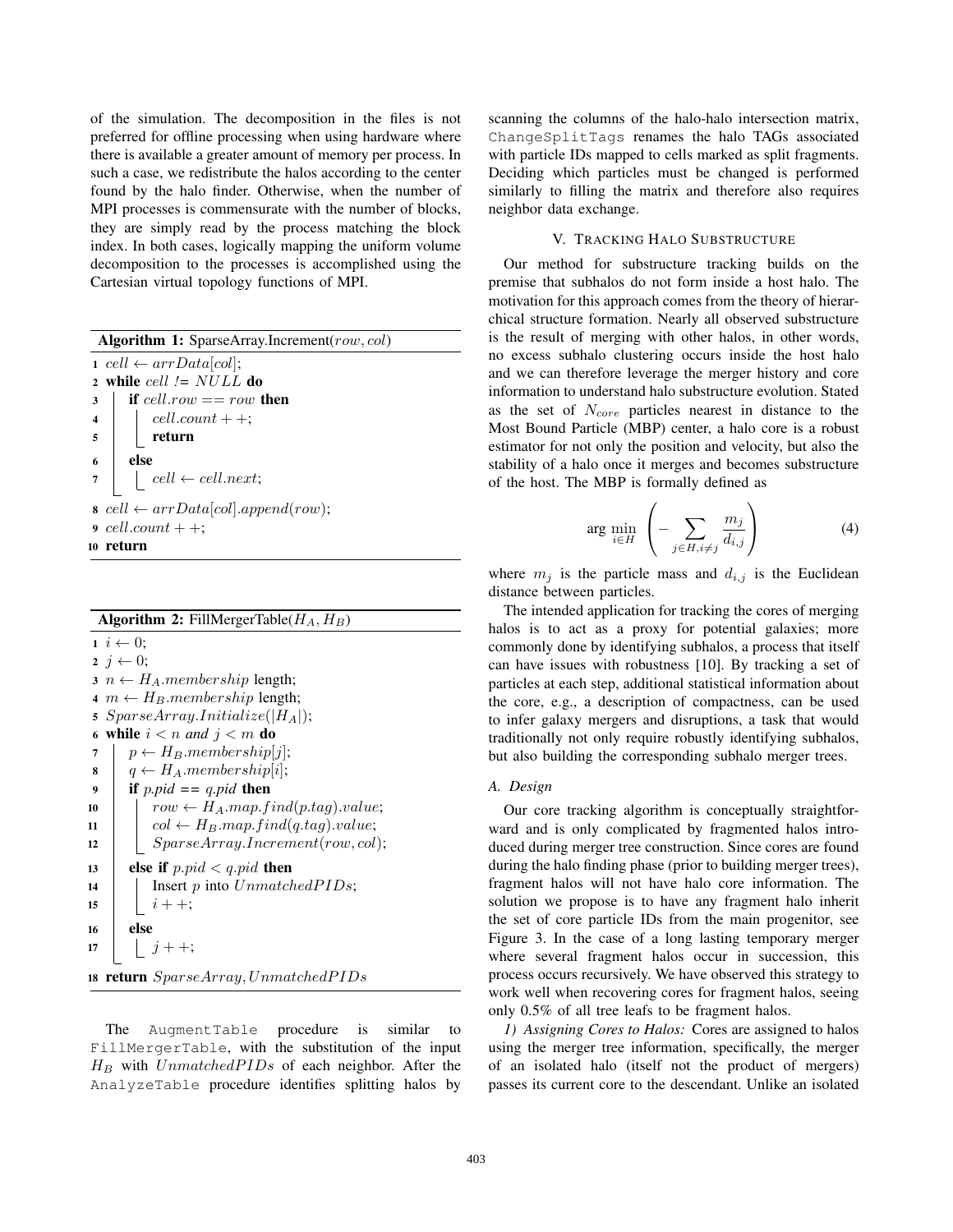

Figure 3: An example of how our core tracking algorithm identifies substructure within halos by utilizing merger tree information. Long dash lines indicate halos below a mass threshold where our code does not consider a core to exist. If a halo is isolated, i.e., has no previous mergers, the core is "refreshed" and the set of particles nearest to the halo center is rediscovered. Fragment halos inherit the core from the main progenitor. The process is forward in time.

halo where the nearest  $N_{core}$  particles are rediscovered, the particles making up the cores of non-isolated halos never change. Non-isolated halos pass along their core set to their descendants, essentially aggregating cores from all progenitors.

*2) Update Core Positions:* At each analysis step, the set of particles that were once flagged by the halo finder must be used to update the positions of particles in non-isolated halo cores. The core properties (position, velocity, compactness) are then recomputed from their updated particles.

### VI. RESULTS

To demonstrate the effectiveness of our method we present results for building merger trees with core tracking on two cosmological simulations, the Q Continuum simulation and the AlphaQ simulation carried out with the HACC framework (Hardware/Hybrid Accelerated Cosmology Code) [15]. Both simulations use the same cosmological parameters, given by the dark matter and baryonic content of the Universe ( $\omega_{\rm cdm} = 0.1109$  and  $\omega_b = 0.0226$ ), the normalization and slope of the linear power spectrum ( $\sigma_8 = 0.8$  and  $n<sub>s</sub> = 0.963$ , the dark energy equation of state,  $w = -1$ , and the Hubble parameter  $H_0 = 71.0$ . This cosmological model is close to the measurements obtained by the Wilkinson Microwave Anisotropy Probe (WMAP) during its seventh year operation [24]. The QContinuum simulation covers a volume of  $(1300 \text{Mpc})^3$  and evolves  $8192^3$  particles, leading to a particle mass of  $m_p \sim 1.5 \cdot 10^8 M_{\odot}$ . It is one of the largest cosmological simulations at this resolution ever carried out cosmological simulations at this resolution ever carried out.

It was run on Titan, a Cray XK7 supercomputer at the Oak Ridge Leadership Computing Facility (OLCF), using more than 90% of the machine. The simulation generated more than 2PB of raw data. Details about Q Continuum simulation including HACC's implementation on GPUs can be found in Ref. [17]. The AlphaQ simulation is a smaller test simulation that is mainly used to develop new analysis methods. It covers a volume of  $(360.5 \text{Mpc})^3$  and evolves 1024<sup>3</sup> particles, leading to a mass resolution of  $3.2 \cdot 10^9 M_{\odot}$ .<br>The AlphaO simulation was carried out on Cooley a GPU The AlphaQ simulation was carried out on Cooley, a GPU accelerated cluster at the Argonne Leadership Computing Facility.

### *A. Data*

The simulation codebase has an integrated analysis framework and includes the following tools used to generate our test data: a parallel halo finder [16] that implements the FOF algorithm, a halo center finder for finding the Most Bound Particle (MBP), and a core finder to identify simulation particles near the MBP center of each halo. HACC's analysis tools were used to generate the halo and core data used as in our experiments. All data is stored and read using GenericIO, a library for writing self-describing scientific data files that is optimized for large-scale parallel file systems. The simulation and analysis tools partition the domain into equally sized sub-volumes which are then stored as contiguous blocks of data and mapped to the decomposition. The FOF halo data for creating merger trees from the Q Continuum simulation was generated from 101 simulation snapshots totaling nearly 200TB, most of which are the membership functions mapping particles to halos. The AlphaQ simulation halo analysis is also performed on the same number of snapshots and is approximately 500GB of data in total.

# *B. Environment*

Our experiments were carried out on Titan, a Cray XK7 supercomputer located at Oak Ridge Leadership Computing Facility (OLCF). We run with a configuration of 16 MPI ranks/node (1 per physical core) unless we are limited by the amount of physical memory available. On Titan, each compute node contains a single 16-core processor and 32GB of RAM.

# *C. Experiments*

To show how our merger tree algorithm performs with data from a real cosmological simulation, we chose the moderately sized (1 billion) particle simulation called AlphaQ. To compute the speedup and efficiency, we redistributed the data at each step in order to vary the computing resources used. The same domain partitioning strategy implemented by the simulation is used: an equal volume decomposition, thus, the sub-volumes become smaller as the number of processes increases. The effect of this is seen as less of a speedup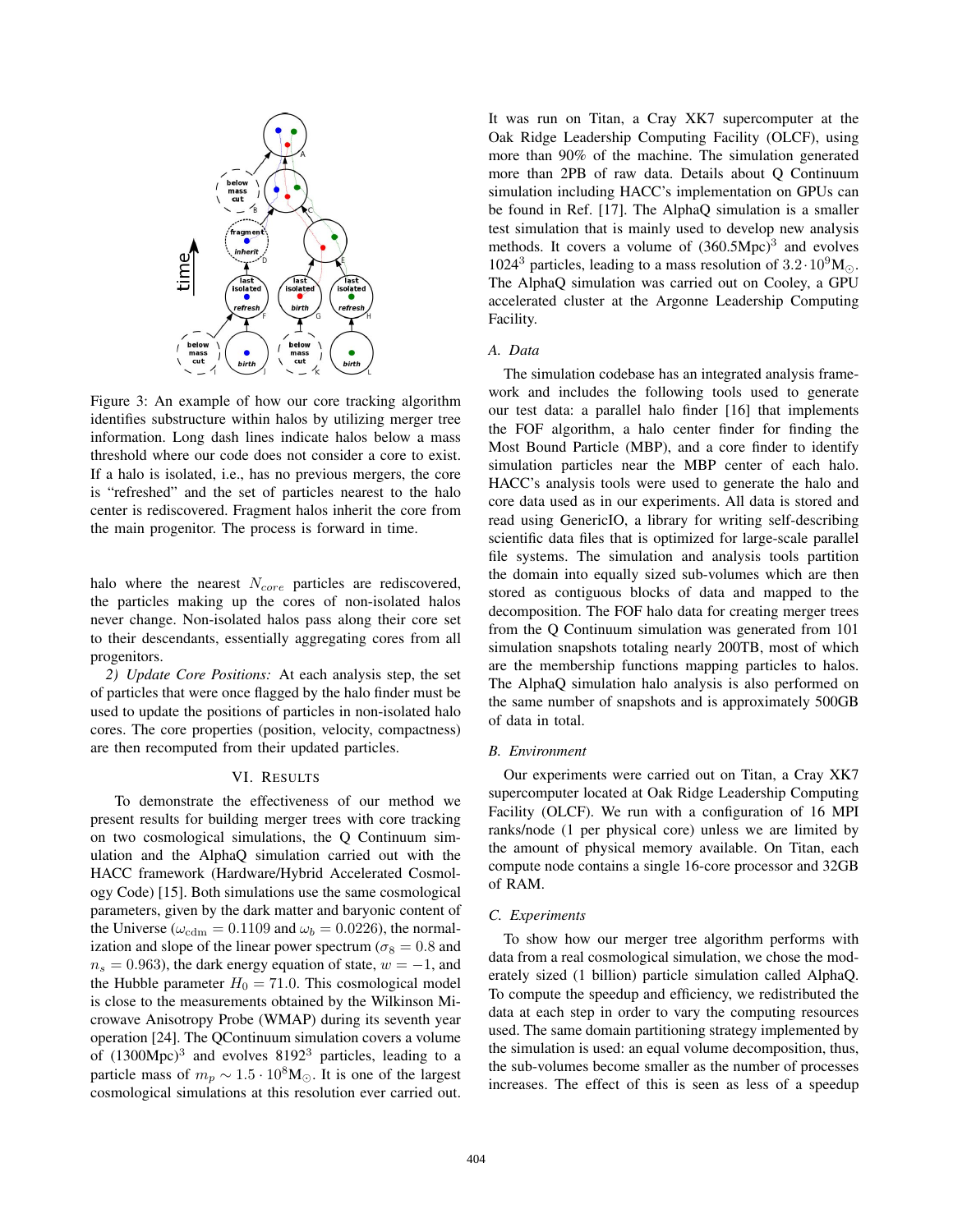

Figure 4: Speedup 4a and parallel efficiency 4b of overall performance of the merger tree building algorithm on the AlphaQ simulation at selected snapshots, labeled as z for redshift, used to describe cosmic time.  $z = 0$  indicates now, or the final timestep of a cosmological simulation, and larger values indicate earlier time. Generally, higher  $z$  indicates more homogeneity in the mass distribution and lower values of  $z$  indicate more clustering, and as a result greater load imbalance. 4c shows a breakdown of the individual phases of computation at  $z \approx 1.0$  for the results reported in 4a and 4b.

and lower parallel efficiency when using more processes, see Figure 4. The issue is related to worsening performance at later simulation time when entering the highly clustered regime. When the domain becomes highly clustered, small sub-volumes create large data imbalances. For example with 256 processes at  $z \approx 1.0$ , the volume with the most data had 4,114,405 particles, with the mean number of 1,701,349 particles across all sub-volumes, resulting in a 83% relative difference. In contrast, with 64 processes at  $z \approx 7.31$ , the relative difference was only 39%. This leads to the question of trying to load balance the data to achieve better speedup and efficiency. Looking at Figure 4c, it is not clear what may be the best strategy. There is not enough computation performed to warrant the costly data movement required for load balancing using the current strategy. Lastly, we examine the memory overhead of executing our code using the system function getrusage. We log the maximum memory utilization of the compute nodes, each running 16 MPI processes.

| $N_{ranks}$ | $\langle N_p \rangle$ | $\langle N_h \rangle$ | GВ    |
|-------------|-----------------------|-----------------------|-------|
| 256         | 1.797.569             | 15.283                | 3.3   |
| 128         | 3.595.138             | 30.566                | 7.6   |
| 64          | 7.190.276             | 61.132                | 10.9  |
| 32          | 14.380.552            | 122,265               | 21.25 |
|             |                       |                       |       |

There exist several commonly accepted measures to characterize the quality, or correctness, of merger trees [8]. One such measure is the length of the merger tree backbone, which is the path of the most massive progenitor, see Figure 5. We partition the halos into narrow mass bins and plot the distribution of the backbone lengths in each bin to generate the figure. Our results show a robust identification of the formation history, consistent with what has been seen



Figure 5: The length of the merger tree backbone, i.e., the path of the most massive progenitor, for halos in the final timestep. The length gives a measure of how rubustly single halos can be tracked through the complicated interactions of structure formation.

by other merger tree codes on cosmological simulations. Intuitively, the results show that larger, high-mass halos tend to have a longer formation history than lower mass halos.

To test our implementation on an extreme scale simulation we ran our code on the complete 101 halo analysis snapshots for Q Continuum simulation using 16,348 processes. Each halo analysis snapshot of the simulation has a halo-particle membership function that maps approximately half of the simulation particles to halos, that is, the halo finder determined that about half of the particles belong to halos, with the remaining particles being field particles.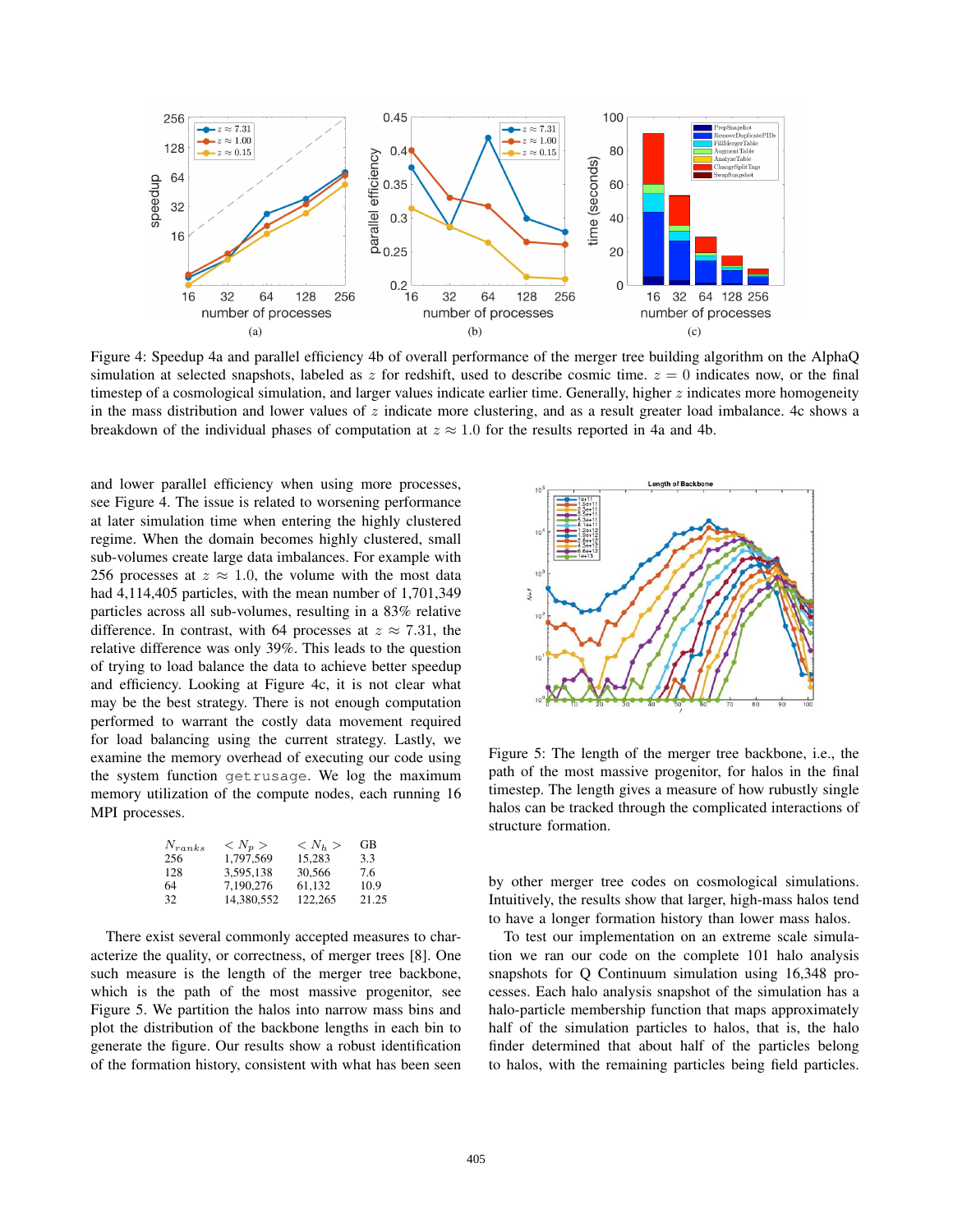

Figure 6: The timing breakdown for the individual phases of building merger trees for the Q Continuum simulation.

The Q Continuum simulation was run with a 3D volume decomposition of  $32 \times 32 \times 16$ , resulting in an average of 14,797,466 particles per process, which is roughly equivalent to the AlphaQ simulation with 32 processes with a  $4 \times 4 \times 2$ decomposition. We see a memory utilization maximum of 17.5 GB when running with 8 ranks/node due to the increased load imbalance. In Fig 6, we show the timing breakdown for building merger trees for selected snapshots of the Q Continuum simulation. Step 286 is most similar to the timing breakdown with 32 processes of the AlphaQ simulation shown in Fig 4c, both in the average number of particles per process and in simulation time. Although we do still see similar relative execution times for the phases, e.g., RemoveDuplicates and ChangeSplitTags far outweigh others, the cumulative end-to-end execution is greater with Q Continuum. The explanation is largely due to an even greater load imbalance stemming from the higher mass resolution of the Q Continuum simulation, which is approximately an order of magnitude greater than AlphaQ. The Q Continuum simulation covers a volume of  $(1300 \text{Mpc})^3$ with a decomposition of  $32 \times 32 \times 16$ , making each subvolume approximately  $(40 \times 40 \times 80)$ Mpc<sup>3</sup>. As we discussed, when holding the number of particles per process fixed, the resulting AlphaQ simulation that covers a volume of  $(360 \text{Mpc})^3$  has a decomposition of  $4 \times 4 \times 2$ , which results in sub-volumes of  $(90 \times 90 \times 180)$ Mpc<sup>3</sup>. With the equal volume decomposition, the load imbalance is attributed to the clustering that naturally occurs in cosmological simulations where the homogeneity scale is closer to 200 Mpc.

As a qualitative test we compared the mass function ratio in Figure 7 to results obtained from a halo splitting algorithm using subhalo merger trees [22]. We see a very similar trend and although a direct comparison is not possible for several reasons, e.g., a different FOF linking length, the results

look consistent and certainly produce more trees with more physically consistent properties.



Figure 7: The ratio of the new halo mass function obtained after applying our merger tree splitting algorithm to the original; taken from the Q Continuum Simulation at a very early and late simulation time. The effect of splitting is clearly visible with more small halos being introduced and in turn having fewer large halos. The result is comparable to that obtained by a subhalo splitting algorithm [22].

#### VII. CONCLUSION

We have presented a novel method for building merger trees by splitting non-hierarchical FOF halos and for using the cores of merging halos to robustly track the evolution of substructure. This method presents a number of advantages over conventional techniques. It is scalable to the largest state-of-the-art simulations and does not require complex subhalo definitions and tracking, as other methods do. The core tracking methodology allows for substructure information to be included in merger tree construction in a way that avoids the subhalo disruption problem, and indeed even the identification of subhalos. In applications to galaxy formation modeling, the subhalo mass is typically not used, but rather the mass of the halo just before it accretes onto the major halo, i.e., the 'infall' mass. Since the infall mass is present in our approach, there is no loss of generality when applying it to model galaxies in the construction of synthetic catalogs.

#### ACKNOWLEDGMENT

Argonne National Laboratory's work was supported under U.S. DOE contract DE-AC02-06CH11357. Partial support was provided by the SciDAC program funded by the U.S. DOE, Office of Science, jointly by Advanced Scientific Computing Research and High Energy Physics and by an Argonne LDRD award. This research used resources of the Argonne Leadership Computing Facility, supported by DOE/SC under contract DE-AC02-06CH11357, and of the Oak Ridge Leadership Computing Facility, supported by